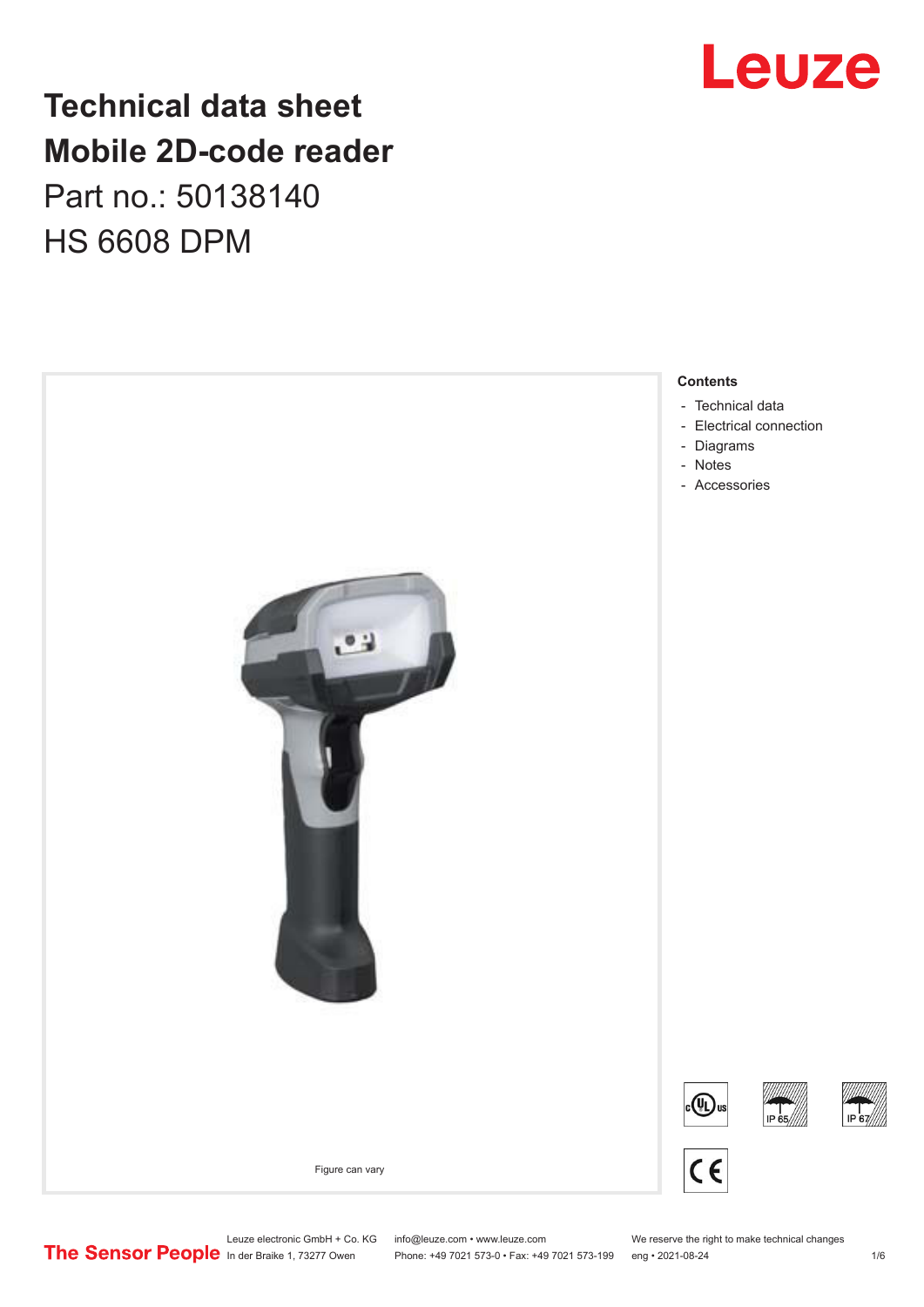## <span id="page-1-0"></span>**Technical data**

# Leuze

| <b>Basic data</b>             |                        | <b>USB</b>                         |                         |
|-------------------------------|------------------------|------------------------------------|-------------------------|
| <b>Series</b>                 | <b>HS 66x8</b>         | <b>Function</b>                    | Process                 |
|                               |                        |                                    |                         |
| <b>Read data</b>              |                        | <b>Connection</b>                  |                         |
| Code types, readable          | Aztec                  |                                    |                         |
|                               | Codabar                | <b>Connection 1</b>                |                         |
|                               | Code 11                | Type of connection                 | <b>RJ41</b>             |
|                               | Code 128               | <b>Mechanical data</b>             |                         |
|                               | Code 39                |                                    |                         |
|                               | Code 93                | Dimension (W x H x L)              | 77 mm x 185 mm x 132 mm |
|                               | <b>Composite Codes</b> | <b>Housing material</b>            | Plastic                 |
|                               | Data Matrix Code       | <b>Plastic housing</b>             | PC-ABS                  |
|                               | EAN/UPC                | Net weight                         | 304 <sub>g</sub>        |
|                               | GS1 Databar            | <b>Environmental data</b>          |                         |
|                               | Maxicode               |                                    |                         |
|                               | Micro PDF              | Ambient temperature, operation     | $-3050 °C$              |
|                               | Micro QR               | Ambient temperature, storage       | $-40$ 70 °C             |
|                               | <b>MSI Plessey</b>     | Relative humidity (non-condensing) | 595%                    |
|                               | <b>PDF417</b>          | Drop height                        | 2.4 <sub>m</sub>        |
|                               | QR code                | <b>Measurements relative to</b>    | Concrete floor          |
|                               |                        |                                    |                         |
| <b>Optical data</b>           |                        | <b>Certifications</b>              |                         |
| <b>Reading distance</b>       | $0147$ mm              | Degree of protection               | IP 65                   |
| <b>Light source</b>           | <b>LED</b>             |                                    | IP 67                   |
| LED group                     | $\mathbf{1}$           | <b>Certifications</b>              | c UL US                 |
| Camera resolution, horizontal | 1,280 px               | <b>Classification</b>              |                         |
| Camera resolution, vertical   | 960 px                 |                                    |                         |
| Alignment aid                 | Laser, red             | <b>Customs tariff number</b>       | 84719000                |
| Light wavelength              | 655 nm                 | eCl@ss 5.1.4                       | 27280103                |
|                               |                        | eCl@ss 8.0                         | 27280103                |
| <b>Electrical data</b>        |                        | eCl@ss 9.0                         | 27280103                |
|                               |                        | eCl@ss 10.0                        | 27280103                |
| Performance data              |                        | eCl@ss 11.0                        | 27280103                |
| Supply voltage U <sub>B</sub> | 4.5  5.5 V, DC         | <b>ETIM 5.0</b>                    | EC002550                |
| Power consumption, max.       | 1.8 W                  | <b>ETIM 6.0</b>                    | EC002999                |
|                               |                        | <b>ETIM 7.0</b>                    | EC002999                |
| <b>Interface</b>              |                        |                                    |                         |
| <b>Type</b>                   | <b>RS 232, USB</b>     |                                    |                         |
|                               |                        |                                    |                         |
| <b>RS 232</b>                 |                        |                                    |                         |
| <b>Function</b>               | Process                |                                    |                         |
|                               |                        |                                    |                         |

## **Electrical connection**

#### **Connection 1**

| <b>Function</b>           | Data interface    |
|---------------------------|-------------------|
|                           | Service interface |
|                           | Voltage supply    |
| <b>Type of connection</b> | <b>RJ41</b>       |
|                           |                   |

#### **Pin Pin assignment**

|            | Cable ID              |
|------------|-----------------------|
|            | $+5$ V DC             |
| 2          | GND                   |
| $\sqrt{ }$ | TxD RS 232 / n.c. USB |

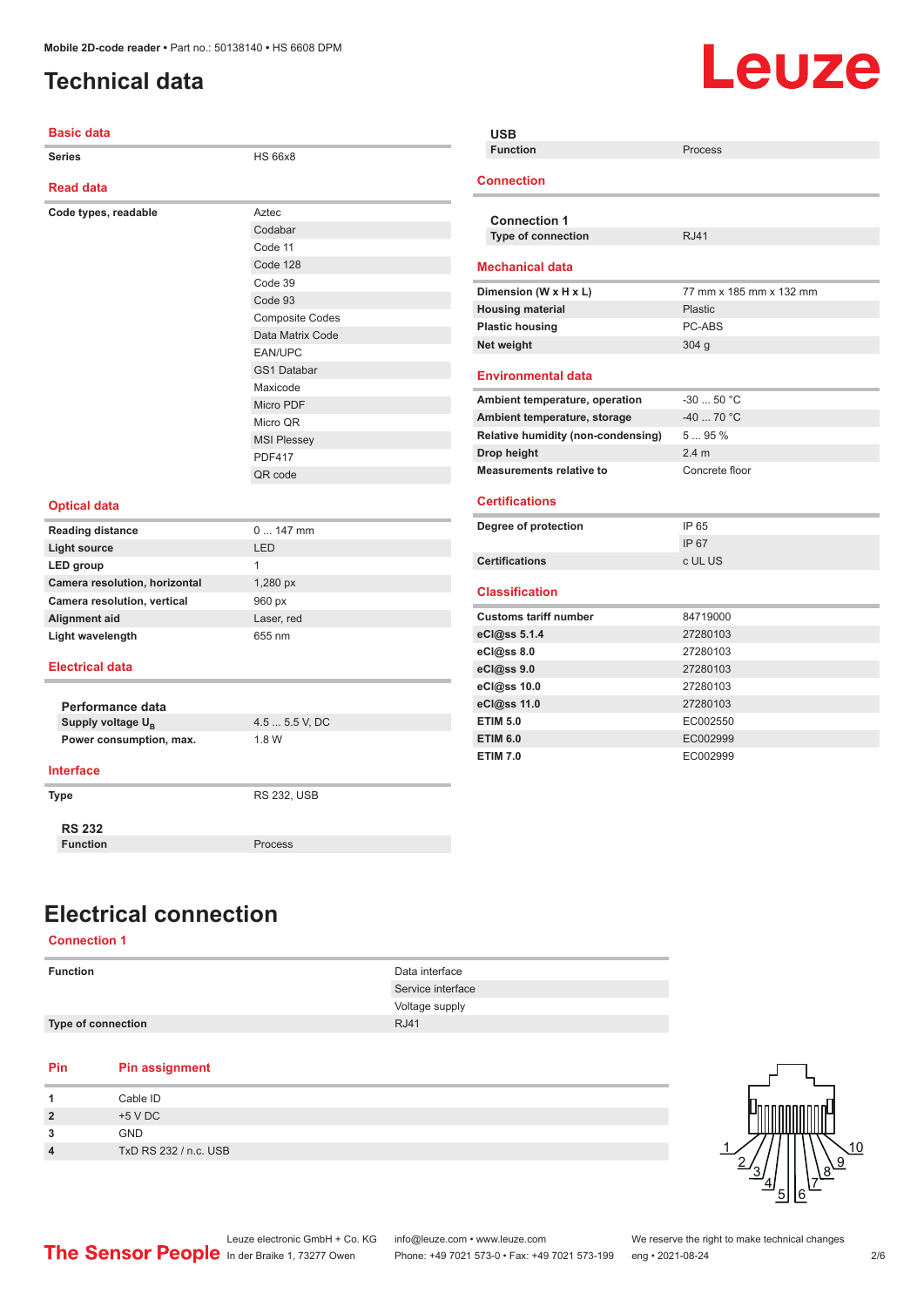## <span id="page-2-0"></span>**Electrical connection**

Leuze

| Pin | <b>Pin assignment</b> |
|-----|-----------------------|
| 5   | RxD RS 232 / D+ USB   |
| 6   | RTS RS 232 / n.c. USB |
|     | CTS RS 232 / D- USB   |
| 8   | n.c.                  |
| 9   | n.c.                  |
| 10  | $+12$ V DC            |
|     |                       |

## **Diagrams**

Reading field

|                         | A [mil]   | $B$ [mm] | $C$ [mm]     | $D$ [mm] |
|-------------------------|-----------|----------|--------------|----------|
|                         | 3         | 0,076    | 27,9         | 40,6     |
| Code 39                 | 5         | 0,127    | $\mathbf{0}$ | 88,9     |
|                         | 7,5       | 0,191    | $\mathbf 0$  | 137,2    |
|                         | 20        | 0,508    | 27,9         | 233,7    |
| <b>UPC/EAN 13</b>       | 13 (100%) | 0,330    | 20,3         | 157,5    |
|                         | 6,67      | 0,169    | $\mathbf{0}$ | 94,0     |
| <b>PDF 417</b>          | 10        | 0,254    | $\pmb{0}$    | 114,3    |
|                         | 15        | 0,381    | $\mathbf 0$  | 142,2    |
|                         | 4         | 0,102    | 25,4         | 53,3     |
| <b>Data Matrix Code</b> | 5         | 0,127    | 10,2         | 68,6     |
|                         | 7,5       | 0,191    | 0            | 88,9     |
|                         | 10        | 0,254    | $\mathbf 0$  | 111,8    |
|                         | 4         | 0,102    | 27,9         | 35,6     |
| QR Code                 | 5         | 0,127    | 12,7         | 55,9     |
|                         | 7,5       | 0,191    | 0            | 83,8     |
|                         | 10        | 0,254    | 0            | 101,6    |

A Module size [mil]

B Modulus size [mm]

D To [mm]

C From [mm]

ATTENTION Please observe the note below

! regarding the reading distances.

## **Notes**



**Observe intended use!**

 $\%$  This product is not a safety sensor and is not intended as personnel protection.

 $\%$  The product may only be put into operation by competent persons.

 $\%$  Only use the product in accordance with its intended use.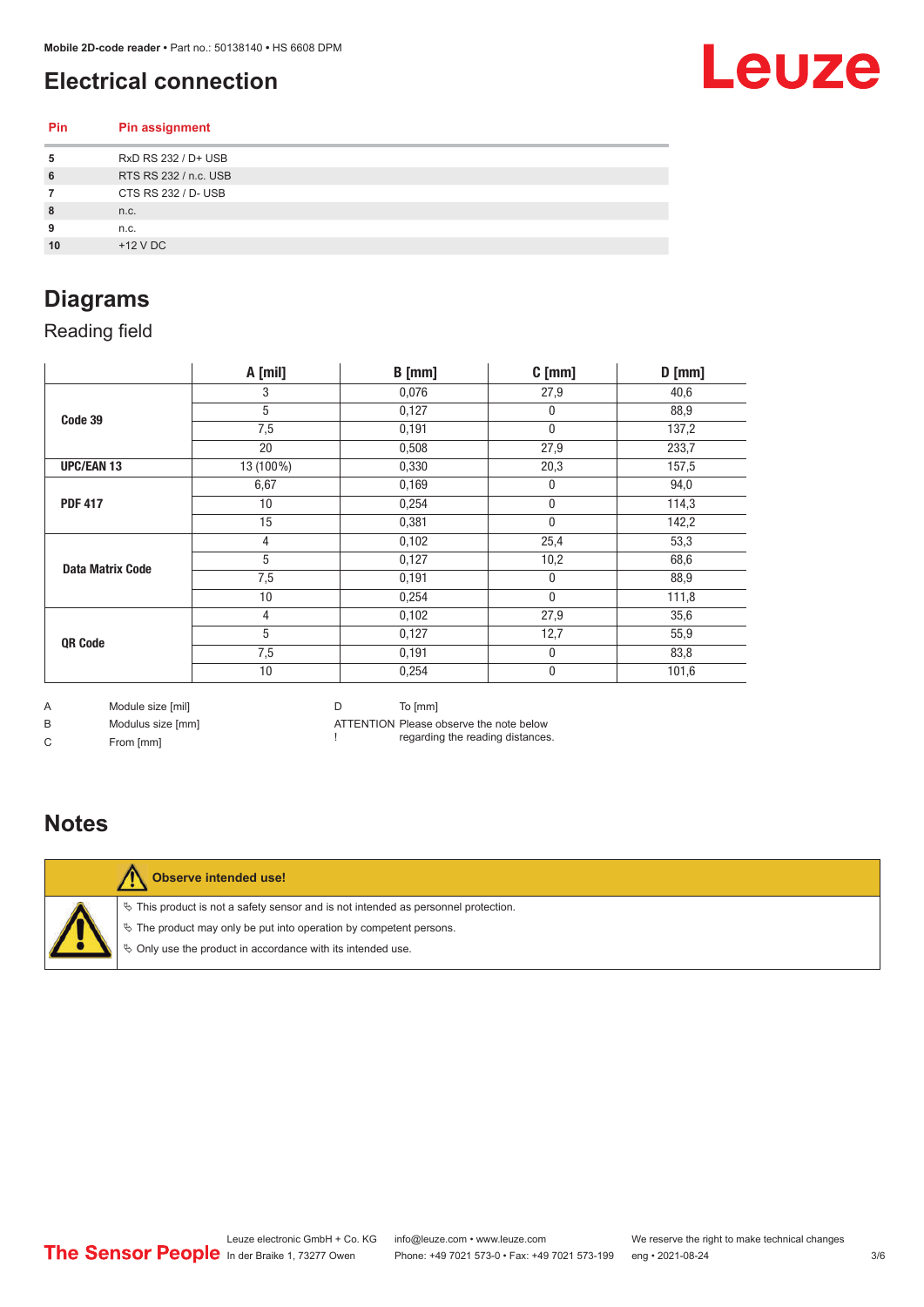## <span id="page-3-0"></span>**Notes**

Ź

# Leuze

| <b>ATTENTION! LASER RADIATION - CLASS 2 LASER PRODUCT</b>                                                                                                                                                                                                                                    |
|----------------------------------------------------------------------------------------------------------------------------------------------------------------------------------------------------------------------------------------------------------------------------------------------|
| Do not stare into beam!<br>The device satisfies the requirements of IEC 60825-1:2007 (EN 60825-1:2007) safety requiations for a product of <b>laser class 2</b> as well as the<br>U.S. 21 CFR 1040.10 regulations with deviations corresponding to "Laser Notice No. 50" from June 24, 2007. |
| $\&$ Never look directly into the laser beam or in the direction of reflected laser beams! If you look into the beam path over a longer time period, there is a risk<br>of injury to the retina.                                                                                             |
| $\%$ Do not point the laser beam of the device at persons!                                                                                                                                                                                                                                   |
| $\%$ Interrupt the laser beam using a non-transparent, non-reflective object if the laser beam is accidentally directed towards a person.                                                                                                                                                    |
| $\%$ When mounting and aligning the device, avoid reflections of the laser beam off reflective surfaces!                                                                                                                                                                                     |
| $\&$ CAUTION! Use of controls or adjustments or performance of procedures other than specified herein may result in hazardous light exposure.                                                                                                                                                |
| $\&$ Observe the applicable statutory and local laser protection requiations.                                                                                                                                                                                                                |
| $\%$ The device must not be tampered with and must not be changed in any way.<br>There are no user-serviceable parts inside the device.<br>Repairs must only be performed by Leuze electronic GmbH + Co. KG.                                                                                 |

#### **NOTE Affix laser information and warning signs!** Laser information and warning signs are affixed to the device. In addition, self-adhesive laser information and warning signs (stick-on labels) are supplied in several languages. ª Affix the laser information sheet to the device in the language appropriate for the place of use. When using the device in the US, use the stick-on label with the "Complies with 21 CFR 1040.10" note. ª Affix the laser information and warning signs near the device if no signs are attached to the device (e.g. because the device is too small) or if the attached laser information and warning signs are concealed due to the installation position.  $\%$  Affix the laser information and warning signs so that they are legible without exposing the reader to the laser radiation of the device or other optical radiation.

#### **NOTE**

 $\%$  Please notice that the real reading distances are also influenced by factors such as labeling material, printing quality, reading angle, printing contrast etc., and may thus deviate from the reading distances specified here.

## **Accessories**

## Connection technology - Connection cables

|              | Part no. | <b>Designation</b> | <b>Article</b>   | <b>Description</b>                                                                                                                                                     |
|--------------|----------|--------------------|------------------|------------------------------------------------------------------------------------------------------------------------------------------------------------------------|
| $\mathbb{E}$ | 50113397 | KB JST-HS-300      | Connection cable | Suitable for interface: RS 232<br>Connection 1: JST ZHR<br>Connection 2: Sub-D, Axial, Male, 9-pin<br>Shielded: Yes<br>Cable length: 300 mm<br>Sheathing material: PUR |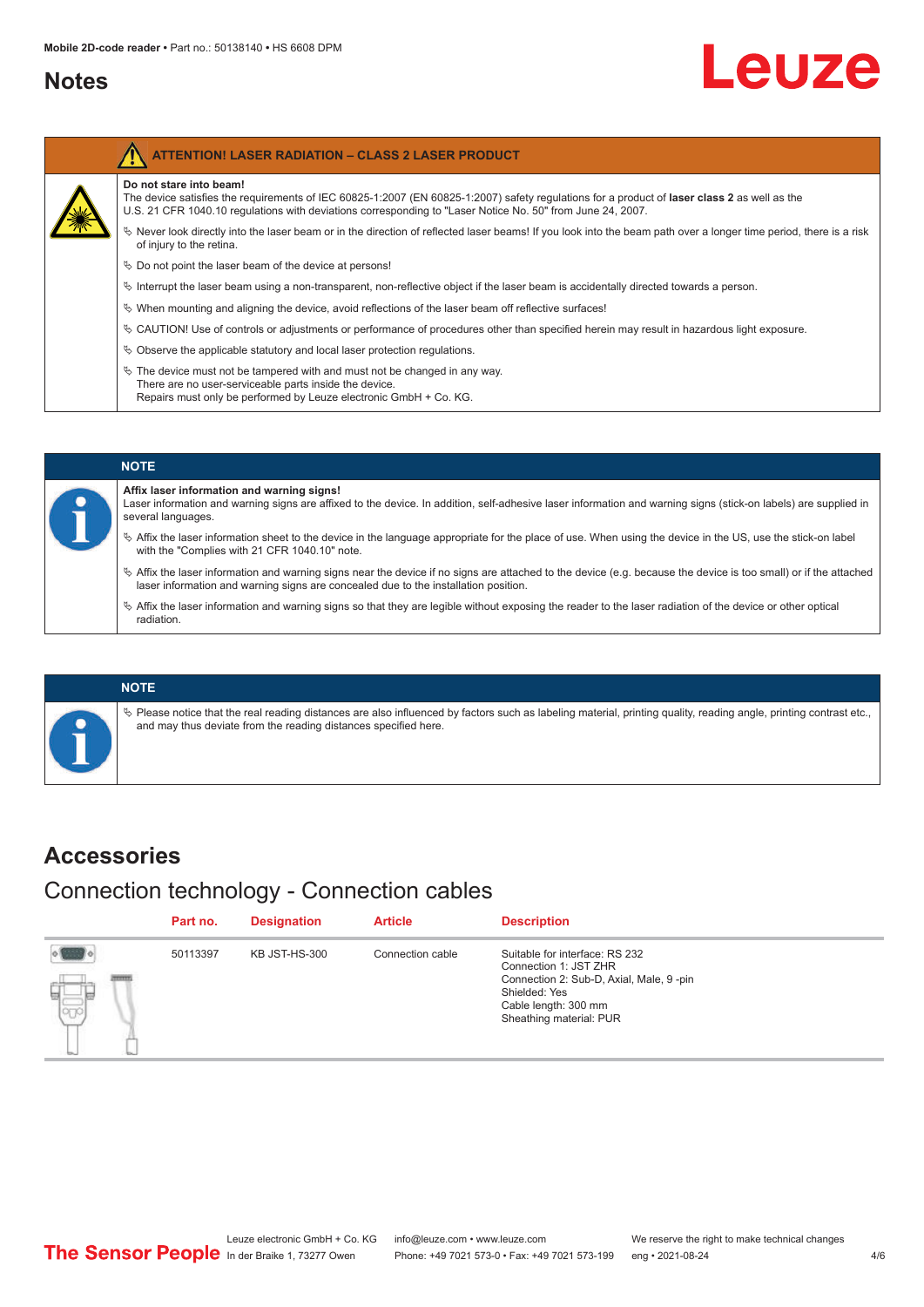## **Accessories**

# Leuze

## Connection technology - Interconnection cables

|             | Part no. | <b>Designation</b>               | <b>Article</b>        | <b>Description</b>                                                                                                                                                       |
|-------------|----------|----------------------------------|-----------------------|--------------------------------------------------------------------------------------------------------------------------------------------------------------------------|
|             | 50138353 | KDS HS-SUB-9A-<br>RJ41-AA-T1-028 | Interconnection cable | Suitable for interface: RS 232<br>Connection 1: Sub-D, Axial, Female, 9 -pin<br>Connection 2: RJ41<br>Shielded: Yes<br>Cable length: 2,800 mm<br>Sheathing material: TPE |
| ú.<br>$n_p$ | 50138360 | KSS HS-USB-4A-<br>RJ41-AA-T1-020 | Interconnection cable | Suitable for interface: USB<br>Connection 1: USB<br>Connection 2: RJ41<br>Shielded: Yes<br>Cable length: 2,000 mm<br>Sheathing material: TPU                             |

## Connection technology - Y distribution cables

|                      | Part no. | <b>Designation</b>             | <b>Article</b>        | <b>Description</b>                                                                                                                                                                                                                  |
|----------------------|----------|--------------------------------|-----------------------|-------------------------------------------------------------------------------------------------------------------------------------------------------------------------------------------------------------------------------------|
| $\circ$<br>ы<br>lo0o | 50138358 | KY-HS-DDS-<br>D9AJ2ARAA-020-T1 | Interconnection cable | Suitable for interface: RS 232<br>Connection 1: Sub-D, Axial, Female, 9-pin<br>Connection 2: RJ41<br>Connection 3: Connector, Pluggable, Axial, Female, 2-pin<br>Shielded: Yes<br>Cable length: 2,000 mm<br>Sheathing material: TPU |

## Connection technology - Connection boxes

|   | Part no. | <b>Designation</b>          | <b>Article</b>             | <b>Description</b>                                                                                                                                     |
|---|----------|-----------------------------|----------------------------|--------------------------------------------------------------------------------------------------------------------------------------------------------|
| ш | 50112891 | MA 248i Profinet<br>Gateway | Modular connection<br>unit | Supply voltage: 18  30 V<br>Current consumption, max.: 300 mA<br>Interface: PROFINET, RS 232<br>Connections: 6 Piece(s)<br>Degree of protection: IP 65 |

## Mounting technology - Other

| Part no. | <b>Designation</b>                    | <b>Article</b> | <b>Description</b>                                                                                                                                             |
|----------|---------------------------------------|----------------|----------------------------------------------------------------------------------------------------------------------------------------------------------------|
| 50120444 | <b>BT</b> Wallholder<br><b>HS65x8</b> | Wall mount     | Design of mounting device: Wall mounting<br>Fastening, at system: Through-hole mounting<br>Mounting bracket, at device: insertable<br><b>Material: Plastic</b> |

## Power supply units

| Part no. | <b>Designation</b> | <b>Article</b>    | <b>Description</b>                                                                                          |
|----------|--------------------|-------------------|-------------------------------------------------------------------------------------------------------------|
| 50138350 | NT HS6608-Schuko   | Power supply unit | Type of power supply unit: Desktop power supply unit<br>Output: 12 V DC, 2 A<br>Input: 110240 V AC, 5060 Hz |